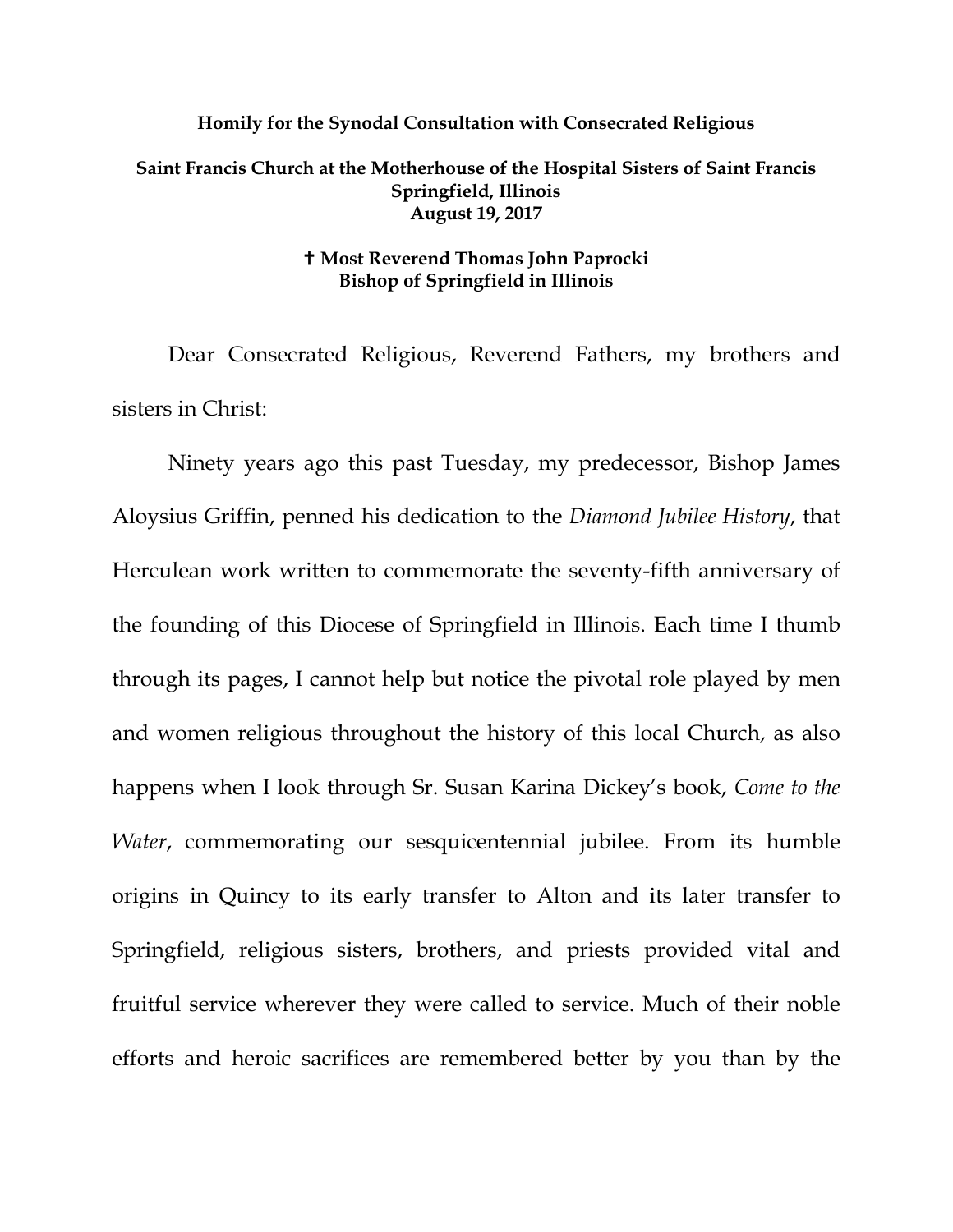diocesan clergy and the laity, but the effects of their zealous apostolic work cannot be doubted.

In his dedication to that Jubilee history book, Bishop Griffin rightly said, "we celebrate not only with happy hearts and pleasant anticipations, but also with a profound sense of responsibility in carrying on the great work so well begun by those who have gone before."[1](#page-7-0) His words were a simple allusion to the task of discipleship, for "no disciple is above his teacher" (Matthew 10:24). Those who came before us in this Diocese and labored to build up this recently established Church, knew what it meant to follow the Teacher and Master and actively and intentionally cooperated together -- clergy, religious, and laity -- to build "upon the foundation of the apostles and prophets, with Christ Jesus himself as the capstone" (cf. John 13:13; Ephesians 2:20). They heard the Great Commission echo down through the centuries and set out with zeal to do what the Lord commanded, namely, to "Go, therefore, and make disciples of all nations, baptizing them in the name of the Father, and the of the Son, and of the Holy Spirit, teaching them to observe all that I have commanded you" (Matthew 28:19-20).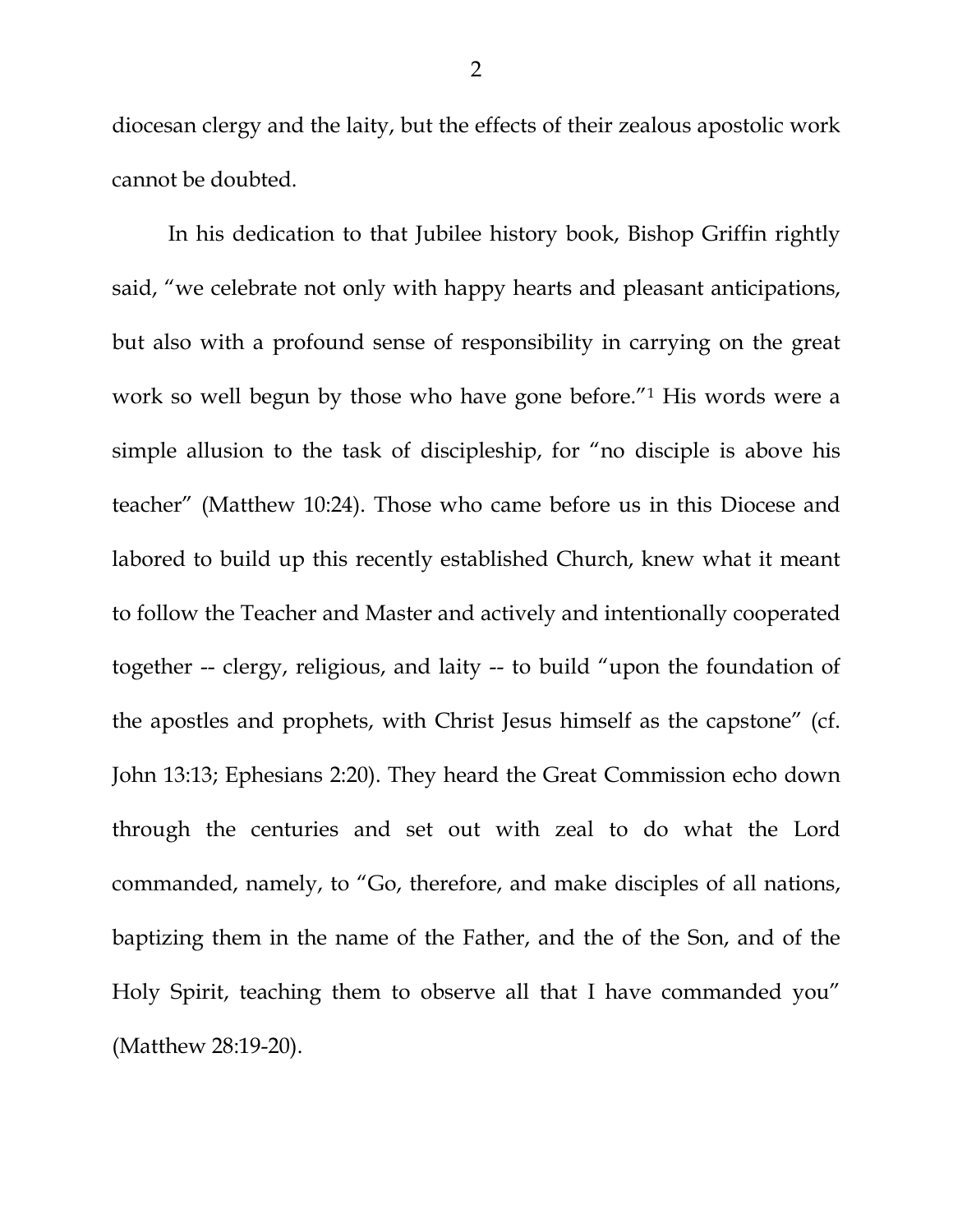Continuing his reflections of this noble history of the disciples of Jesus here in central Illinois, Bishop Griffin went on to say:

As we look into the future, we see here in this central part of the State a great field for Catholic achievement, provided the leaders remain true to the ideals of the pioneers and the souls of the laity stand steadfast, confident, aspiring and pure. We have inherited resources, spiritual and material, to create a great Church in this Diocese. We have abundant spiritual inspiration to acquire and to desire high achievement in the things of God. We have the spiritual foundation for the fulfillment of that desire well and truly laid in the form of religious, charitable and educational institutions. We have youth. Seventy-five years in the life of the Church is merely a beginning.[2](#page-7-1)

His words remain true today, and one hundred and sixty-four years in the life of the Church is still merely a beginning, because discipleship is always an ongoing deepening relationship, both individual and communal, with Jesus Christ.

Many of these religious, charitable, and educational institutions to which Bishop Griffin referred were founded, developed, and enhanced by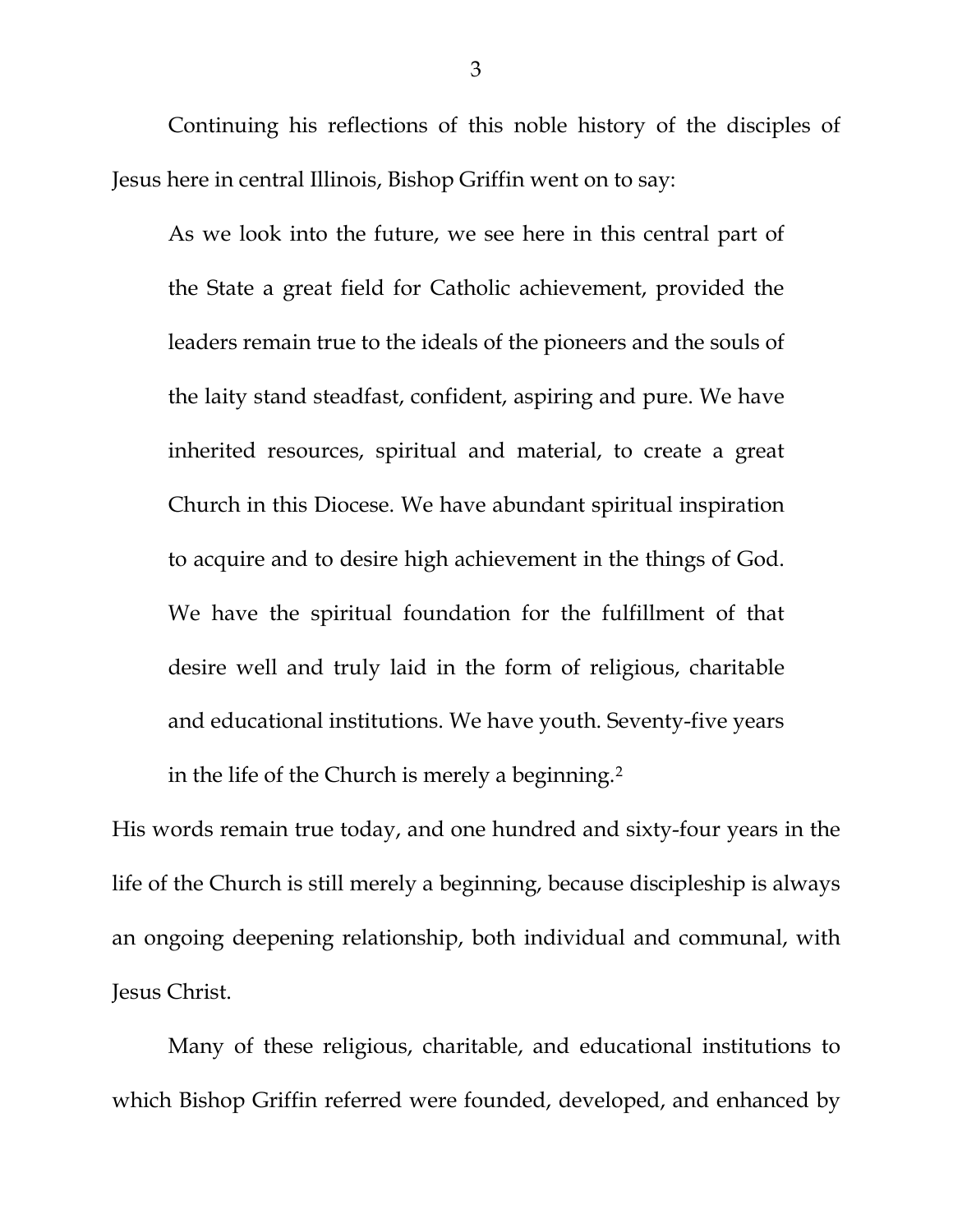the men and women of your institutes of consecrated life. They have a long and rich history and have greatly aided the faith of countless men and women. Each in their own ways and faithful to the charisms of their founders, they carried out the four aims to which I have asked the faithful of this Diocese of Springfield in Illinois to rededicate themselves through the process of this synod.[3](#page-7-2) They invited others to join them in prayer, especially the Sunday Mass. They helped others to study the Word of God by teaching the Catholic faith to others and helping others to learn about Jesus. They provided the Sacraments as signs of hope and paths of grace. And they served those in need by practicing charity and justice.

Even so, despite so much good work done by our ancestors in the faith, our leaders – both religious and diocesan – have not always remained true to the pioneers who came before us, and the laity have not always remained confident in advancing the Kingdom of Jesus Christ. We have grown somewhat lax or timid, and have become, it might be said, too comfortable, a situation which has unfortunately led to a general spirit of complacency. We have come to accept the *status quo* and have allowed our zeal to wane, settling for what I have called "maintenance mode."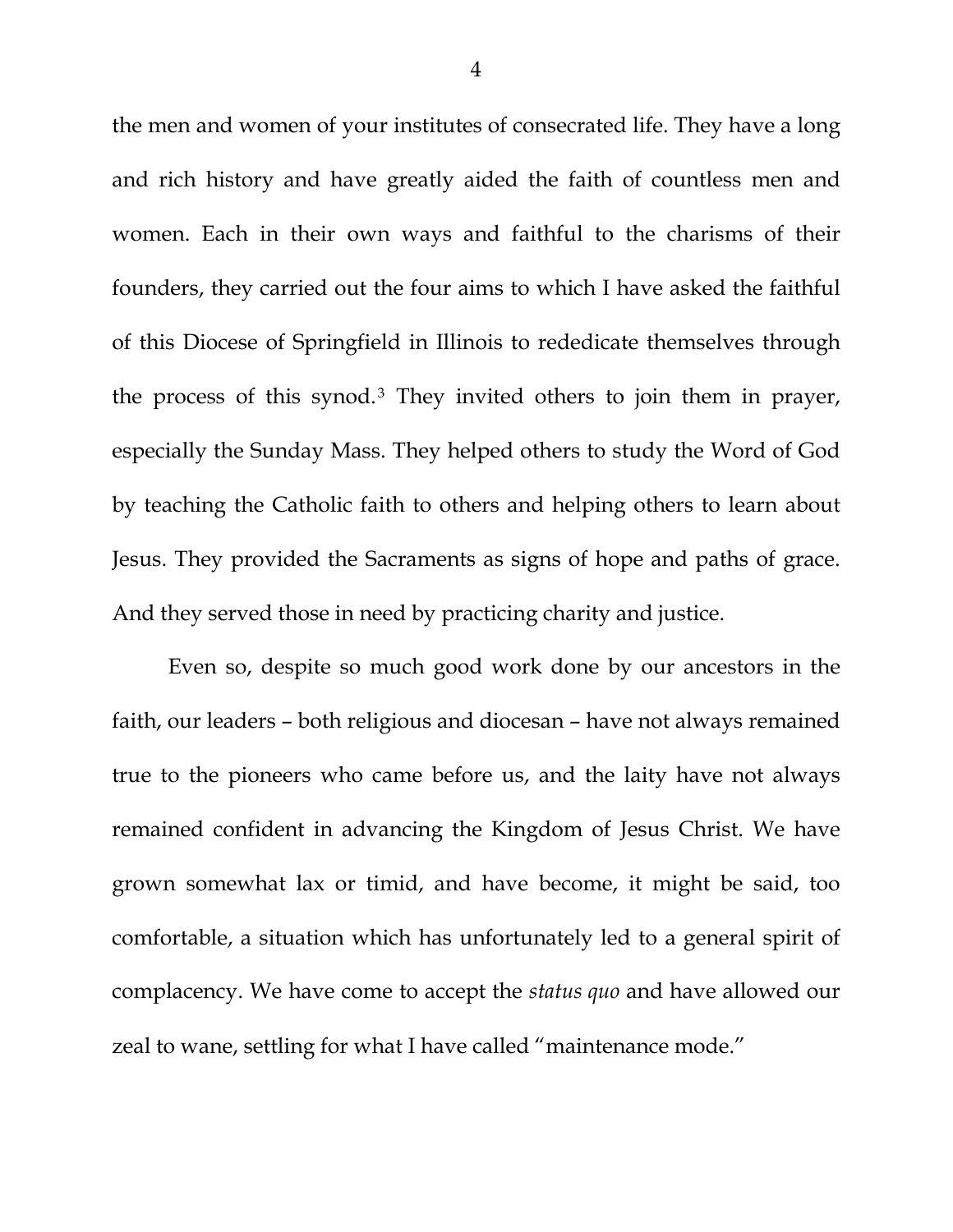After much prayer and consultation, I decided the time was ripe for the convocation of a diocesan synod to strengthen our resolve to live as faithful disciples of the Lord Jesus. Now is the time to beg the Lord to reenliven our faith and to bring about within us a contagious joy and love of the faith, a joy and love that attracts and enlarges the fold. It is my great hope that the fruit of this Fourth Synod of the Diocese of Springfield in Illinois, as I said in my homily for the Opening of the Preliminary Phase, "will be life-changing because our Diocese will be asked to become something new and we as individuals will be asked to become someone new, not ruptured from the past, but growing organically from what we were to what we are called to be, as a caterpillar becomes a butterfly and the contents of an egg become a full-grown bird flying aloft."

Because you, dear men and women religious, have played such an important role in the history of this great Diocese and because I value your continued and fruitful collaboration in the Lord's vineyard here in central Illinois, that today I seek your consultation regarding the proposed synodal declarations at this historic moment in our common history. It is true that we see signs of decline in certain aspects of our diocesan life, but at the same time it is also true that we see many signs of growth which fill us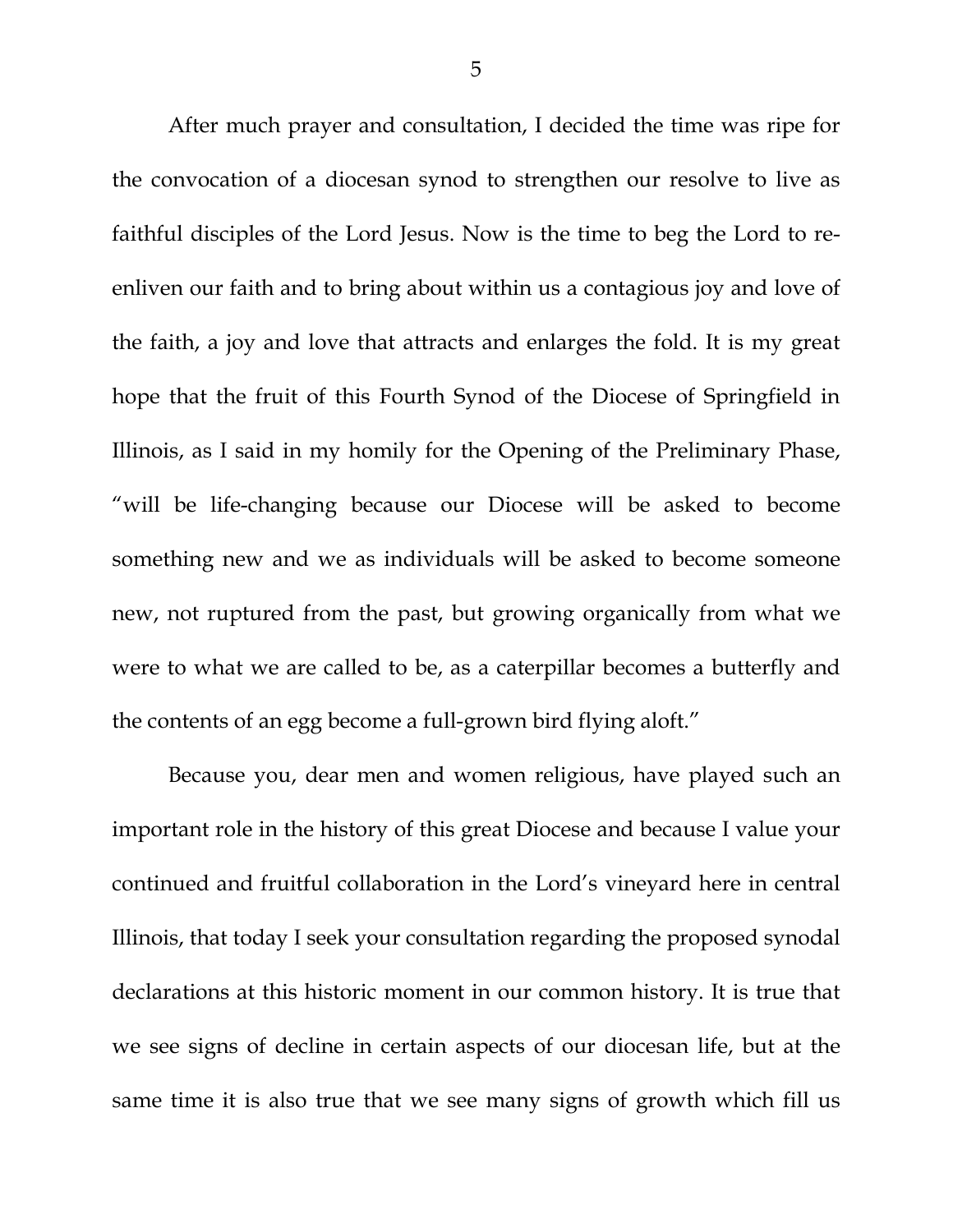with hope for the future of this local Church. Authentic growth always comes with a cost and with certain growing pains; this is as true in the natural world as it is in the spiritual. We know this to be true in our own, individual lives; can it be any different for the Body of Christ? Is this not why Saint Paul says "all creation is groaning in labor pains even until now; and not only that, but we ourselves, who have the firstfruits of the Spirit, we also groan within ourselves as we wait for adoption, the redemption of our bodies" (Romans 8:22-23)?

Your members – both present and past – have labored tirelessly for the proclamation of the Gospel from the Mississippi River to the Indiana border for these past sixteen decades, for which I am deeply grateful. I ask you today to consider how we can strengthen our collaboration in the future so that the faithful of this Diocese can grow ever deeper in the grace of God and live more fully as disciples who intentionally live lives of hospitality, formation, prayer, and service.

When I made my first visits to the seven deaneries of this Diocese, I laid out my vision for the future of this local Church, a part of which is this: "I see a diocese where there is an abundance of vocations of young people willing to answer God's call to follow Him and dedicate their lives to

6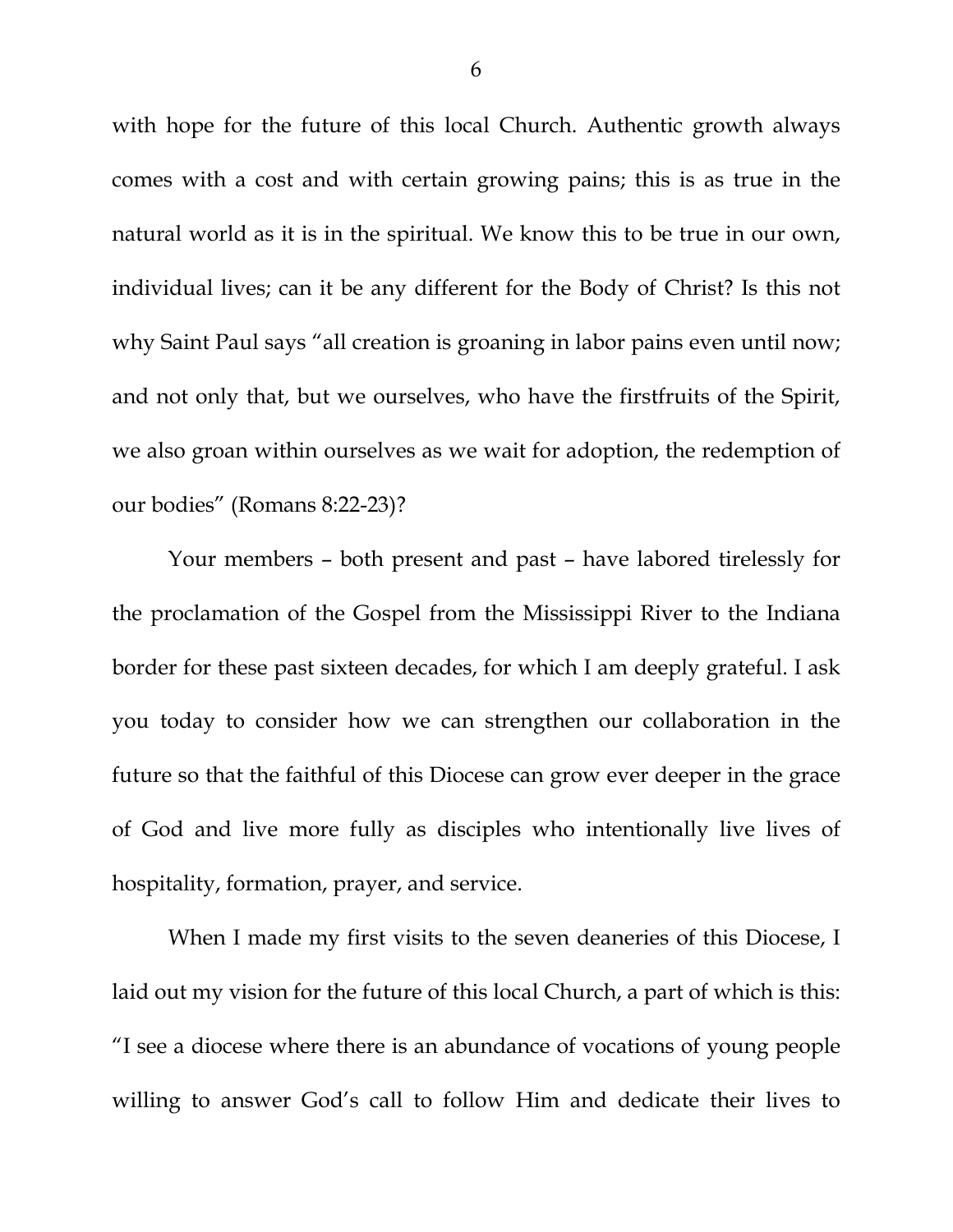carrying out His mission in the world; where there are sufficient priests to staff our parishes and serve their parishioners with virtuous commitment and impeccable integrity; devoted deacons, nuns and religious brothers dedicated to teaching the faith and caring for the sick, the poor, and the dying." This was my vision seven years ago and it remains my vision today. It is my hope that the proposed declarations for this synod, aided by your prayers and cooperation, will help to bring about this vision so that everyone within this Diocese will rededicate themselves to living and serving the Lord Jesus "completely and sincerely" (Joshua 24:14). Just as my predecessors relied greatly upon the collaboration of the members of your various institutes, so today do I rely on your collaboration to help the faithful of this Diocese say in sincerity of heart, "We will still serve the LORD" (Joshua 24:21).

I am confident that the Lord is calling us now to actively invite others to worship God with us; to study the Bible and learn about our faith; to provide the sacraments as signs of hope and paths to grace; and to serve those in need, because these are all signs of a lively faith and a deep love of God and neighbor. Please help me today - and throughout the process of